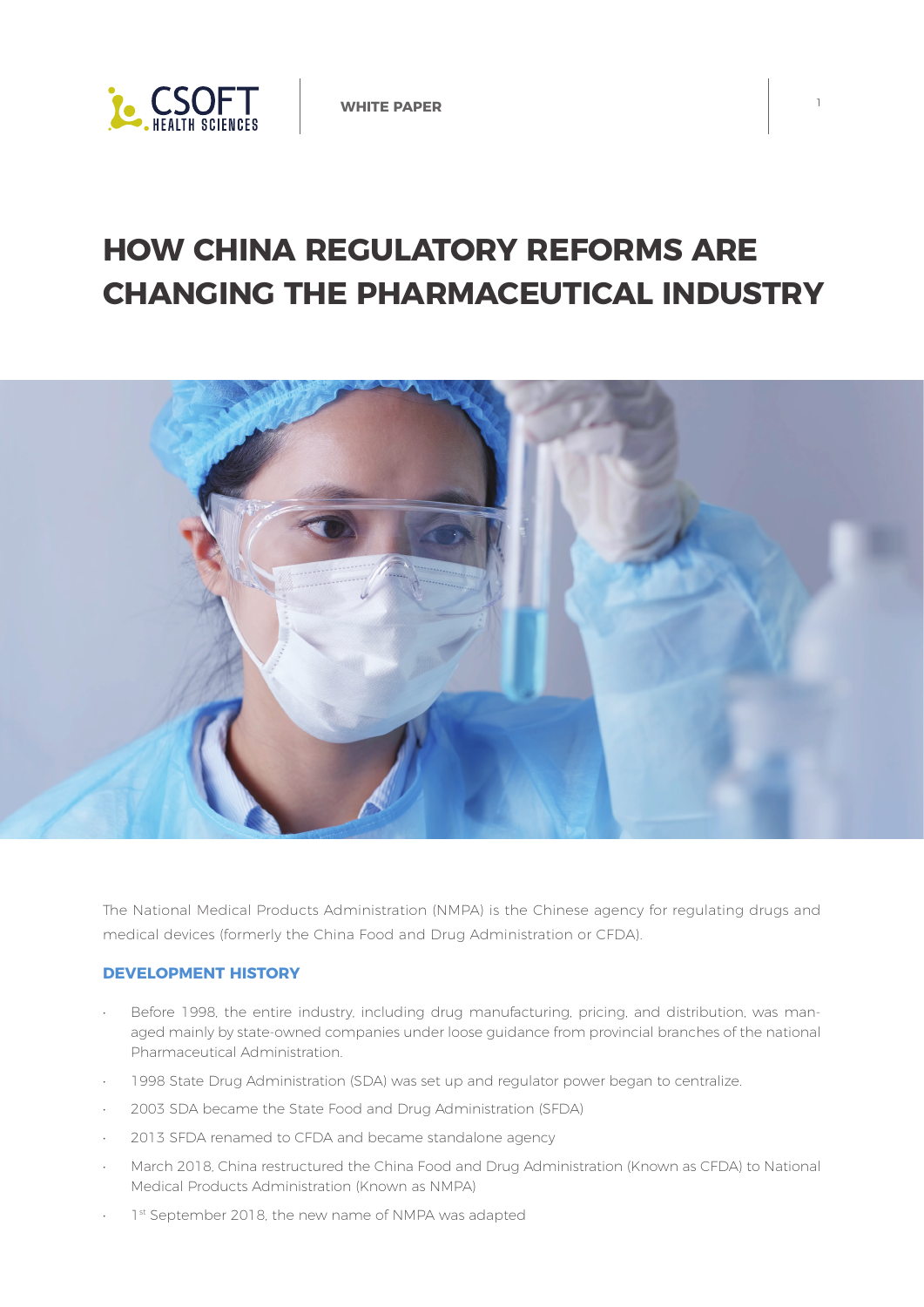

## **MAJOR DIFFERENCES**

- NMPA focuses on pharmaceuticals and medical devices. CFDA focused on food and drugs.
- NMPA is elevated to a ministerial-level agency and ministered by the State Administration for Market Regulation (Known as SAMR)
- SAMR is not responsible for food administration and instead is designed to raise China's drug regulation to international standards.

#### **MAJOR ROLES OF NMPA**

- Drafting laws and regulations for drugs, medical devices, and cosmetics
- Establishing medical device standards and classification systems

#### organization: SAMR



## **THE REFORM**

Since 2015, the NMPA has initiated a series of reform documents, with the purpose of pushing the Chinese pharmaceutical and medical device industry to a more mature and globalized environment.

| <b>July 2015</b>                                              | Aug 2015                                                                                                                                                         | <b>March 2016</b>                                                                                     | May 2017                                                                                                                              |
|---------------------------------------------------------------|------------------------------------------------------------------------------------------------------------------------------------------------------------------|-------------------------------------------------------------------------------------------------------|---------------------------------------------------------------------------------------------------------------------------------------|
| <b>NMPA Started</b><br>clinical trial data<br>self-inspection | <b>State Council</b><br>No.44 issued<br>"Opinions on<br><b>Reforming the</b><br>Review and<br><b>Approval System</b><br>for Drugs and<br><b>Medical Devices"</b> | NMPA finalized<br>new chemical drug<br>classification, and<br>published policy<br>for priority review | NMPA published<br>drafts of 4<br>proposed policies<br>in the form of<br>circulars for public<br>comments (Circular<br>52, 53, 54, 55) |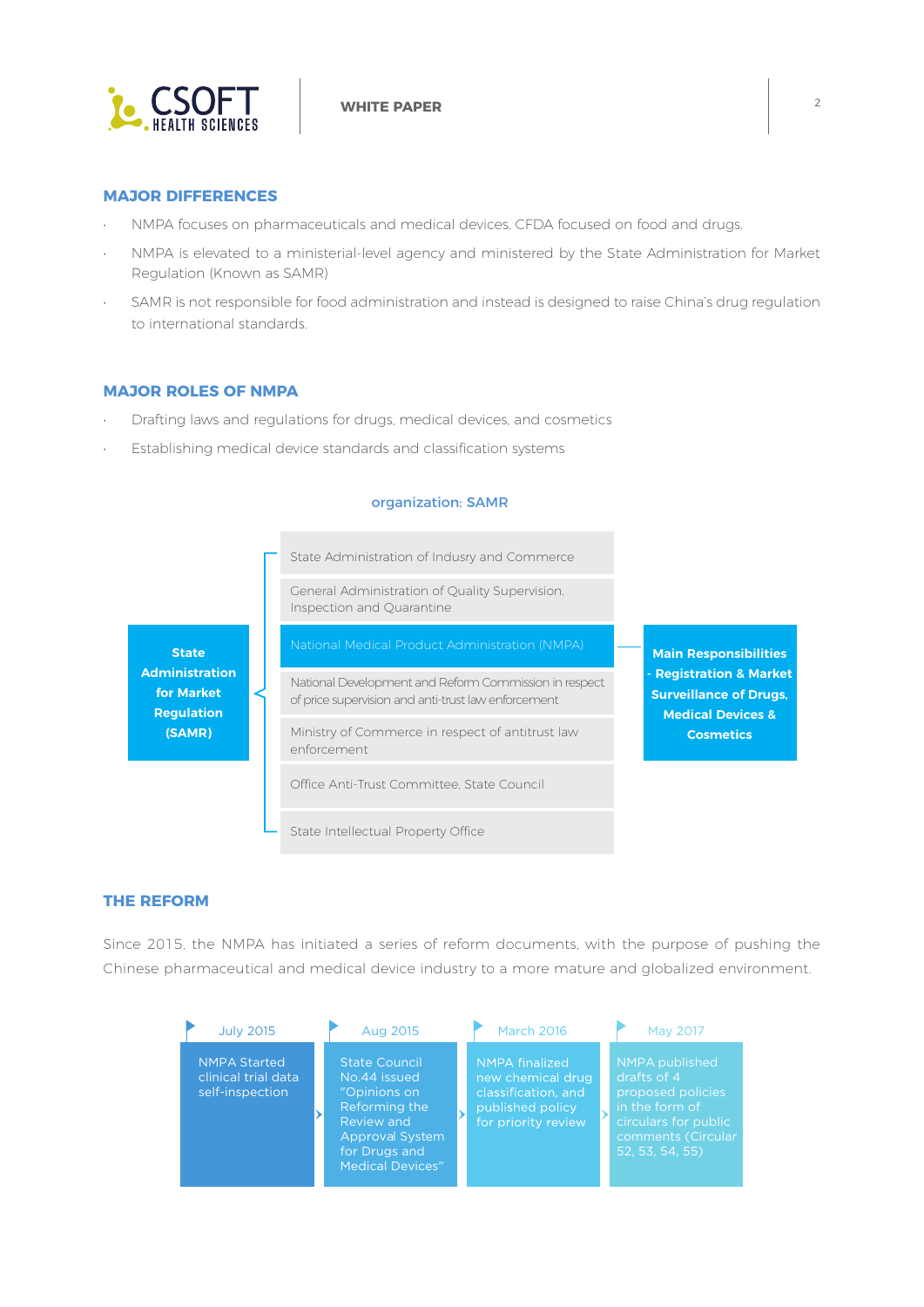

China is currently recognized as the world's second largest pharmaceutical market. However, the regulatory policies have been very challenging for many large foreign pharmaceutical enterprises, as well as innovative local companies. Some of the reasons for those challenges are:

- Complicated and long review processes compared to most major countries.
- Limited clinical trial quality checks with no enforcement mechanism, which has caused issues when compared to international standards.
- Lack of people in regulatory bodies which has caused a 20000+ backlog and long queue time for approval.

Subsequently, the Chinese pharmaceutical industry has fallen behind many other countries in terms of drug innovation as well as drug efficacy, safety, and quality.

With these new innovative reform policies, the NMPA will "promote the structural adjustment, transformation and upgrade of the pharmaceutical industry and bring marketed products up to international standards, so as to better meet the public needs for drugs." (NMPA, 2017) There are 3 major aims with these new policies:

- Achieve faster review times and eliminate the backlog of registration applications.
- Encourage innovative drugs to catch up with international development.
- Establish an environment to enhance drug quality and safety.

## **ACHIEVING A FASTER REVIEW**

In the past, the review process of new drugs has been extremely slow due to repetition of generic drug applications, and lack of employees in CDE (Center of Drug Evaluation). In 2015 there were approximately 70 reviewers to handle an annual load of more than 7,000 drug applications. Compared with the United States, Chinese citizens in average need to wait 8 more years to use new drugs in the healthcare system.

This reform not only increased the number of reviewers from 70 to 600 by late 2017, but also optimized the drug registration process by:

- Creating a priority review channel opened for selective drug categories such as innovative and orphan drugs.
- Encouraging new drugs from global pharmaceutical companies to undergo clinical inves tigation within China and outside China in parallel; shortening drug delays (time period be tween approval outside China and approval inside China).
- Allowing the foreign drug registration process to be changed from "3-submission-3-approval" to "2-submission-2- approval" while eliminating the CPP requirement. (Wang, 2017)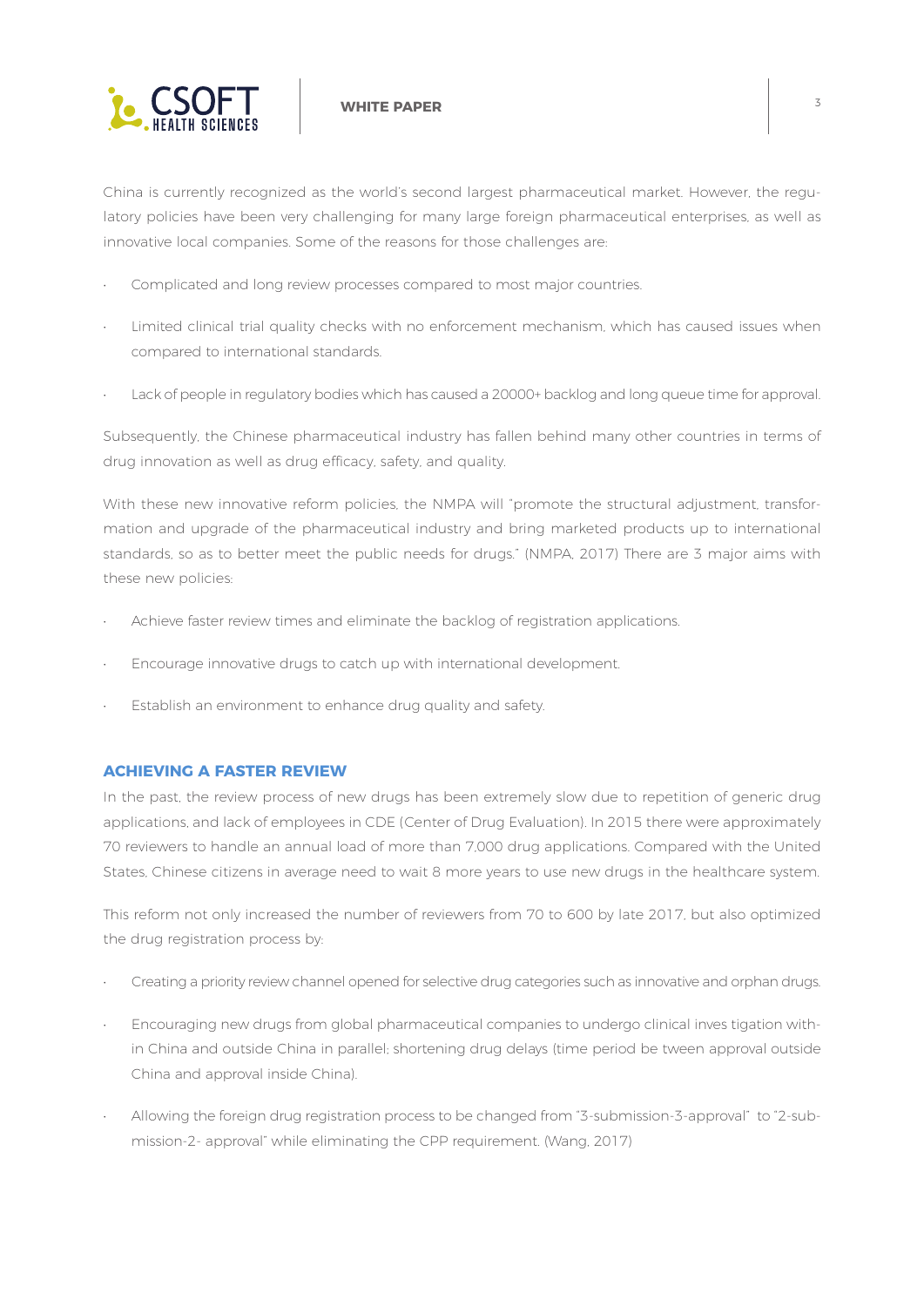

#### NMPA has issued guidelines for priority review and approval... Priority approval criteria

| <b>2015.07 NMPA</b><br>published "Drug<br>registration<br>acceleration"<br>(draft)<br>2015.11 NMPA<br>published<br>"Opinions on<br>product<br>registration"<br>(Order 230)<br>2016.02 NMPA<br>published the<br>"Priority approval"<br>policy (Order 19) | Demonstrating<br>clear<br>clinical<br>value<br>ln<br>priority<br><b>TAs</b><br>Other | · New-to-world innovative drug<br>· Localized manufacturing of new-to-world innovative drug<br>· Advanced formulation technology, innovative treatment<br>approach, with clear dinical value |  |
|---------------------------------------------------------------------------------------------------------------------------------------------------------------------------------------------------------------------------------------------------------|--------------------------------------------------------------------------------------|----------------------------------------------------------------------------------------------------------------------------------------------------------------------------------------------|--|
|                                                                                                                                                                                                                                                         |                                                                                      | Gx application close to patent expiry (CTA application: 3<br>year prior to patent expiry: NDA application: 1 year prior<br>to patent expiry)                                                 |  |
|                                                                                                                                                                                                                                                         |                                                                                      | Synchronized new drug CTA application in EU/US and<br>approved in EU/US                                                                                                                      |  |
|                                                                                                                                                                                                                                                         |                                                                                      | Synchronized NDA application between China and US/<br>EU, using China local manufacturing facility that passed cGMP                                                                          |  |
|                                                                                                                                                                                                                                                         |                                                                                      | TCM with therapeutic advantage in critical disease                                                                                                                                           |  |
|                                                                                                                                                                                                                                                         |                                                                                      | Innovative drug (National award winners)                                                                                                                                                     |  |
|                                                                                                                                                                                                                                                         |                                                                                      | AIDS                                                                                                                                                                                         |  |
|                                                                                                                                                                                                                                                         |                                                                                      | · Tuberculosis                                                                                                                                                                               |  |
|                                                                                                                                                                                                                                                         |                                                                                      | Hepatitis                                                                                                                                                                                    |  |
|                                                                                                                                                                                                                                                         |                                                                                      | Rare disease                                                                                                                                                                                 |  |
|                                                                                                                                                                                                                                                         |                                                                                      | Tumor                                                                                                                                                                                        |  |
|                                                                                                                                                                                                                                                         |                                                                                      | Pediatric disease                                                                                                                                                                            |  |
|                                                                                                                                                                                                                                                         |                                                                                      | · Geriatric disease                                                                                                                                                                          |  |
|                                                                                                                                                                                                                                                         |                                                                                      | · Gx applications: that withdraw the current applications<br>and apply under the new regulations                                                                                             |  |
| <b>Now</b>                                                                                                                                                                                                                                              |                                                                                      | IND/NDA for drugs urgently needed or severely short in the<br>market                                                                                                                         |  |
|                                                                                                                                                                                                                                                         |                                                                                      | Supplementary applications for changed manufacturing<br>process or technology in generics quality consistency<br>evaluation                                                                  |  |
| Criteria with prioritized drug lists published already                                                                                                                                                                                                  |                                                                                      |                                                                                                                                                                                              |  |

Source: NMPA

The results so far: After only a 16-month approval from the US FDA, AstraZeneca China announced on March 2017 that Tagrisso (osimertinib AZD9291) obtained marketing approval from the NMPA for non-small cell lung cancer (NSCLC) indication. This would have taken 3-5 years before the reform.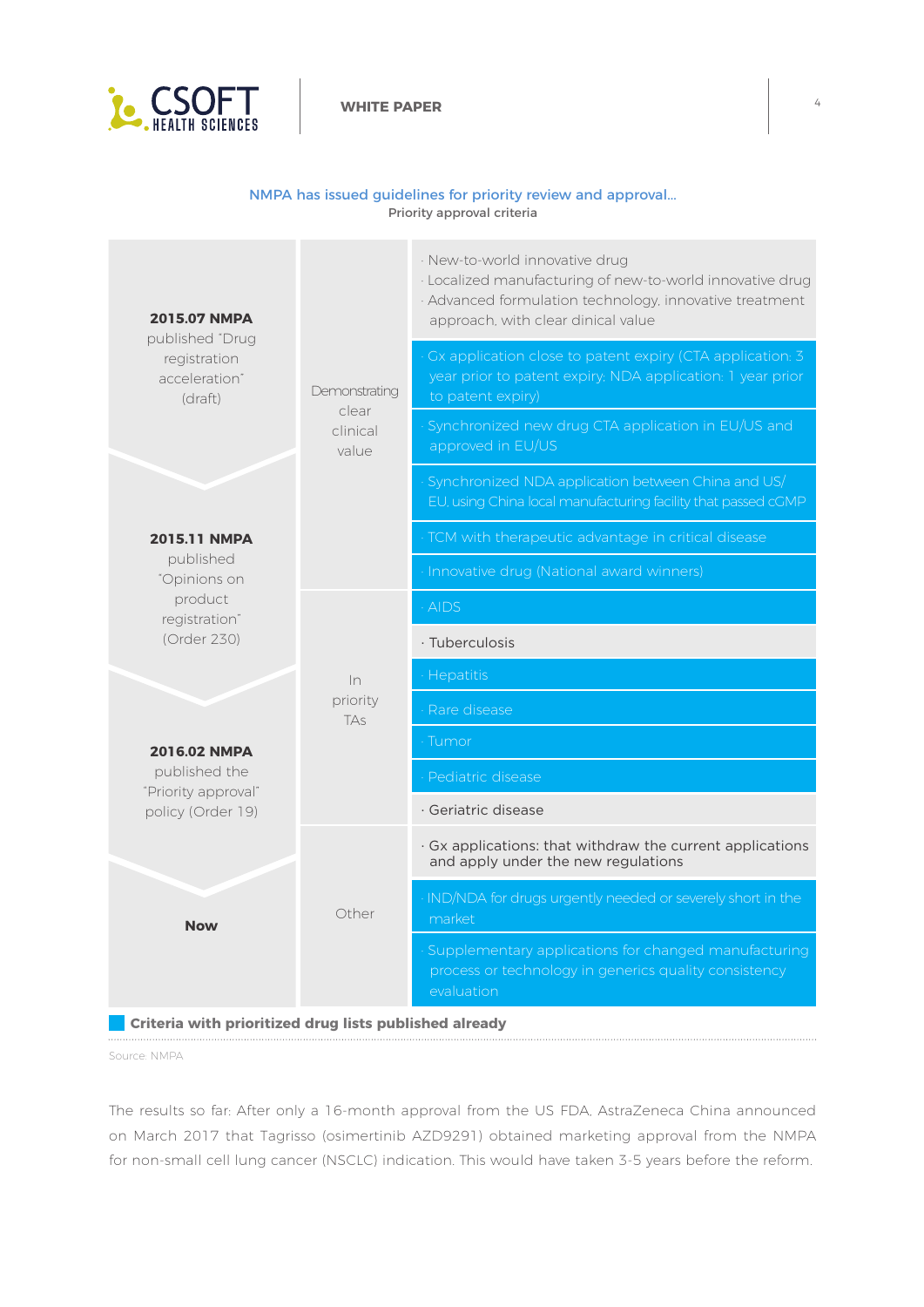



#### CDE has significantly accelerated review and approval process

## **ENCOURAGING INNOVATION**

China has a large amount of domestic drug manufacturers, most of the 5000 companies are small to medium size and focus on making generic drugs, including many traditional Chinese medicines. Under huge from competition within the generic drug market, few manufacturers are actually motivated to invest in innovative new drugs. According to McKinsey & Company, 95% of drugs in China currently are generic drugs, while only 5% are New Molecular Entities (NMEs). For comparison, the innovative drugs percentage in Japan is 37%, and 43% in United States.

## 3 levels of innovation

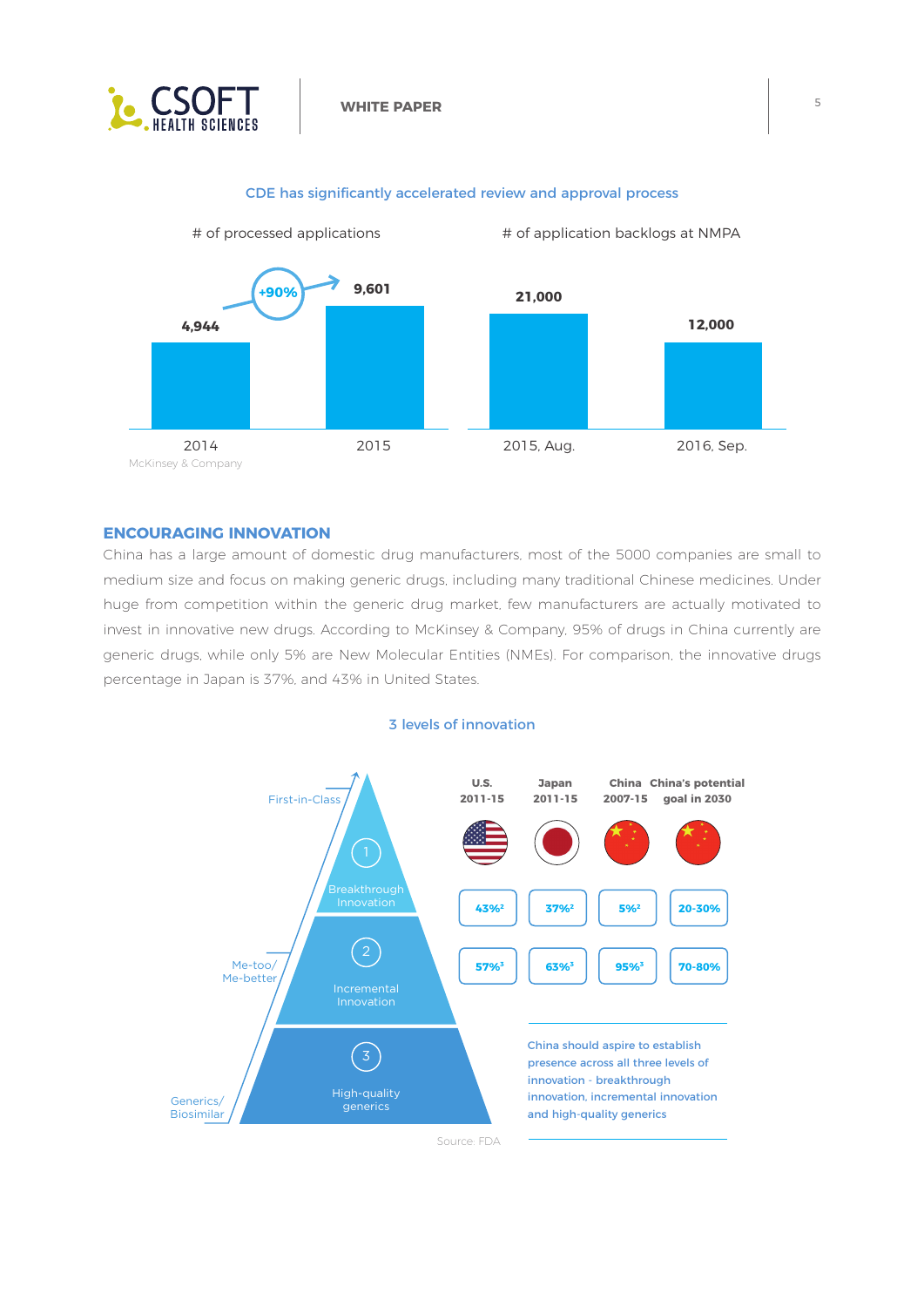

To change the current situation, the NMPA had to come up with many policies which favor pharmaceutical innovators by:

- Prioritizing the review and approval process for innovative drugs: As the CDE expands with more people, more innovative drugs will enjoy the "Green Channel" review process without a long delay due to the backlog.
- Allowing the MAH scheme to issue separate license holders and manufacturers:
	- Marketing Authorization Holder (MAH) allows research and development institutes or agencies to apply for drug approvals from outsourced manufacturers. This will encourage local biotechnology and pharmaceutical research institutes to conduct drug development without having manufacturing capabilities. It will also provide flexible options for multinational pharmaceutical giants, such as becoming a Certified Manufacturing Organization (CMO) for a MAH. Currently, MAH is piloted in 10 provinces for 3 years as outlined in the image below.



• Protecting innovators' rights: Among the 4 Circulars published in May 2017, Circular 55 proposed to set up an effective drug-patent linkage system. The patent holder will have 20 days to file an infringement claim and notify the CDE of the case. In that situation, the CDE will continue its review of the registration application but will not issue an approval for either 24 months or until the patent case is resolved, whichever is shorter. If the court rules that the patent is not infringed, then the NMPA will approve the drug once its review is complete. (Covington, 2017) This recent circular proposition further protects the innovators' rights and patents and will surely incentivize more companies into drug innovation.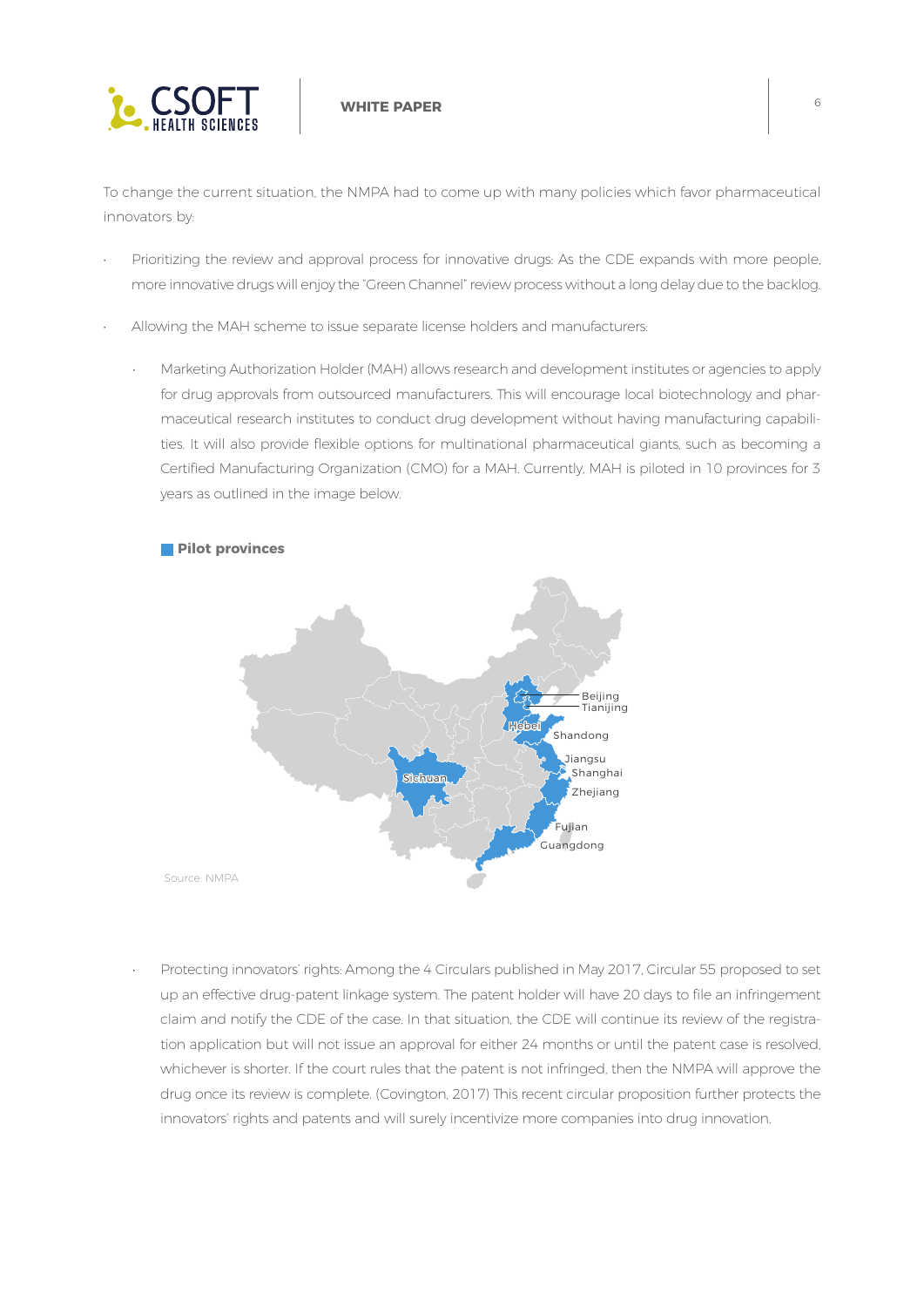

#### **ENHANCING DRUG QUALITY**

The low quality of drugs made in China has become a widely accepted fact among Chinese citizens. People would prefer to spend 3 times or more on imported drugs, even if it shares the same formula with domestic drugs. To ensure Chinese drug makers can meet international standards, the NMPA proposed the following reform actions:

**• Self-Inspection:** Due to inaccurate and incomplete clinical data that happened in previous submissions, the NMPA launched a self-inspection program in July 2015 that aims to check the authenticity of clinical data across CROs, and clinical sites. The NMPA also mobilized their experts to check their data authenticity and the result was shocking. By Oct 2016, 65% of 1960 applications were withdrawn or rejected by NMPA due to low quality registration data.



#### Scope of self-inspection

**Quality Consistency Evaluation (QCE):** Since the quality of approved generic drugs in China varies widely, the NMPA initiated the QCE in Mar 2016 that requested generic drug manufactures to conduct consistency and efficacy research and submit the evaluation by the end of 2018. The purpose is to further improve the

quality of generic drugs and ensure their efficacy could meet the originators' standard.

**• Good Manufacturing Practice (GMP) and inspection:** The NMPA also launched a set of initiatives to further screen low-quality drug makers. With the increasing capacity of the NMPA, there will be more unannounced inspections of clinical sites. Manufacturing processes and quality control will be inspected by provincial-level FDA, while sales and marketing processes will be inspected by city-level FDA. (Wang, 2017)

### **MORE GLOBAL INVOLVEMENT**

The International Council for Harmonization (ICH) is a global organization which works to standardize drug regulations around the world. As China recently joined ICH, in Aug 2017, the NMPA pledged to gradually transform its regulatory authorities, industry, and research institutions to implement international technical standards and guidelines. It also claims to actively promote the faster entry of international drugs into the Chinese market, as well as support the innovation and competitiveness of its domestic pharmaceutical industry. (FDA, 2017)